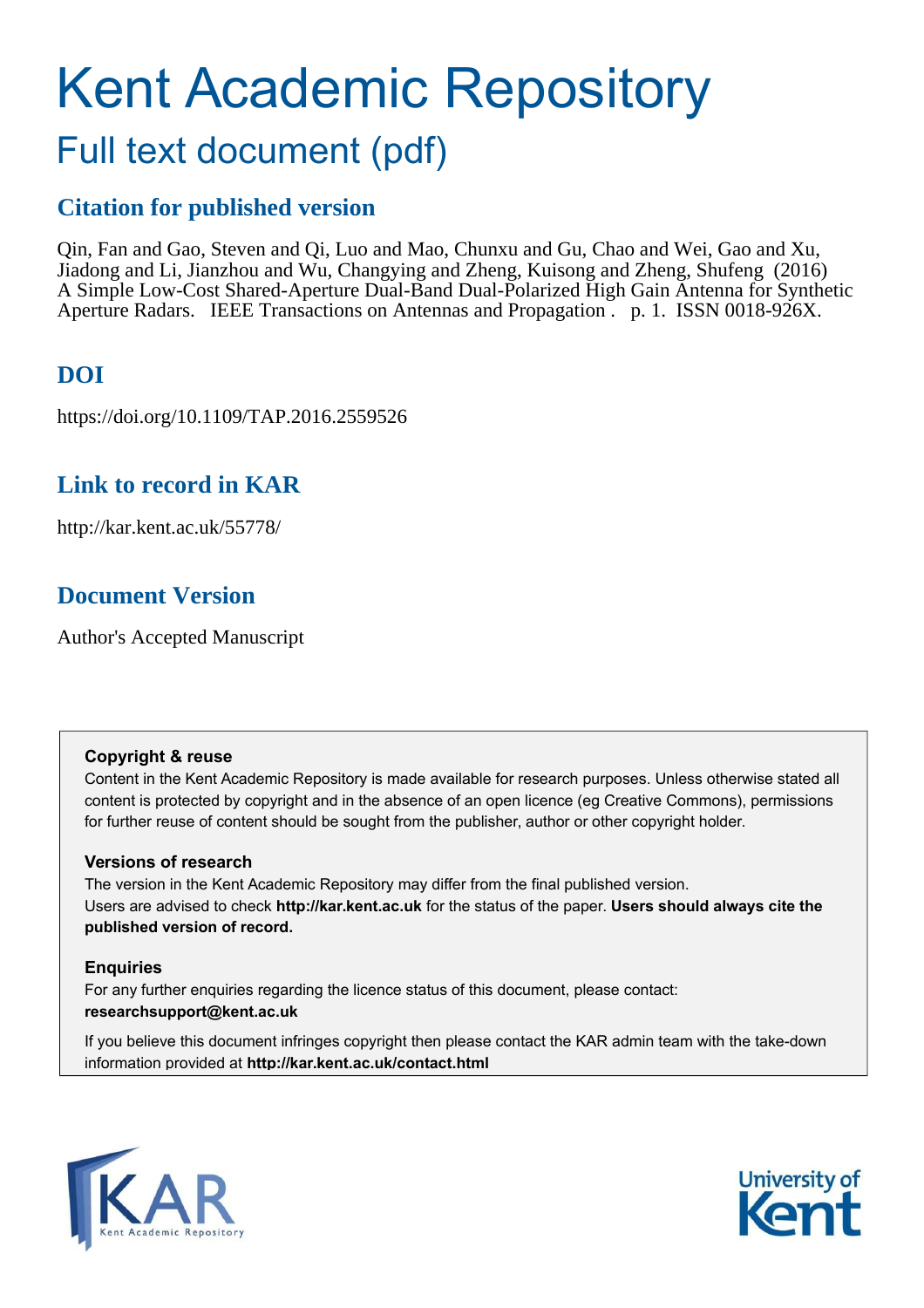## A Simple Low-Cost Shared-Aperture Dual-Band Dual-Polarized High Gain Antenna for Synthetic Aperture Radars

F. Qin, S.Gao, Member, IEEE, Q.Luo, Member, IEEE, C. Mao, C.Gu, G. Wei, J. Xu, J. Li, C. Wu, K. Zheng and S. Zheng, Member, IEEE

**Abstract—This paper proposes a novel shared-aperture dualband dual-polarized high-gain antenna for applications in synthetic aperture radars (SAR). One critical challenge in the design of high-gain SAR antenna is the feed network which is usually complicated, bulky, heavy and lossy, in particular if the SAR system is required to operate at multiple frequency bands and orthogonal polarizations, as a number of large-size, lossy feed networks at multiple layers are needed to cover all the frequency bands and each polarization, respectively. To reduce the complexity and cost of SAR antennas, a dual-band dual-polarized high-gain Fabry-Perot (FP) resonate antenna is designed and applied to shared-aperture SAR antenna application for the 1st time. A novel double-layer FSS is proposed as the Partially Reflective Surface (PRS) for the FP resonate cavity with realized dual-band performance. The units of this double-layer FSS are a quasi-star patch and a square slot printed on the upper- and lower-layer substrate, respectively. The resonate frequency (full reflection) and 'zero' reflection magnitude of this proposed quasistar patch can be controlled by adjusting its parameters easily, which leads to high flexibility for deigning dual-band FP antennas. A novel dual-band dual-polarized feed source for FP antenna is also proposed by using a compact sparse array at higher band interleaved with one radiating element at lower band. To verify the concept, a C/X dual-band dual-polarized SAR antenna is designed and a prototype is developed and measured. Measured results have a good agreement with the simulated ones, which shows that a peak gain of 16.3 dBi and 19.8 dBi is obtained at lower- and upper-bands, respectively. High isolation (>25 dB) is also achieved at both bands. Compared to traditional dual-band dual-polarized SAR antennas with high gain, the proposed antenna has achieved a significant reduction in the complexity, mass, loss and cost of the feed network, which is particularly important for space-borne SAR systems.** 

**Index Terms—antenna, SAR antenna, Dual-band, dualpolarization, high gain, Fabry-Perot** 

#### I. INTRODUCTION

HE IMPORTANCE of radar observations for civilian THE IMPORTANCE of radar observations for civilian<br>remote sensing and Earth observation has increased considerably in the last decade, which motives the development

 S.Zheng is with National Key Laboratory of Antennas and Microwave Technology, Xidian University, Xi'an 710071, China

of synthetic aperture radar (SAR). As a key component in SAR system, the antenna is required to operate at multiple frequency bands and dual polarizations with high isolation between orthogonal polarization ports [1]. Multi-band operation can provide finer resolution scanning, better penetration and reflection data from various scatters. Dual-polarized antenna is a good solution to enhance the information content as it can provide both of co-polar and cross-polar scattering data. SAR antenna is usually a bulky, heavy and expensive component in the SAR systems. For space-borne SAR system, it is critical to reduce the complexity, size, mass and cost of SAR antenna while achieving the capability of multi-band operation, dual polarizations and high gain. These are conflicting requirements in current SAR antennas, unfortunately.

Dual-band dual-polarized (DBDP) antenna arrays have been used in many space-borne SAR systems. For instance, in the shuttle imaging radar (SIR-C) system [2], two frequencies (Lband and C-band) and dual-polarization were used; however, the L-band and C-band antennas did not share the same aperture, which resulted in large and bulky structure and would not be compatible with currently operated space platforms. In practice, it is desirable to design a single antenna which can integrate with a spacecraft using minimum size and cost. Due to this reason, shared-aperture dual-band dual-polarized antenna for future SAR applications becomes an attractive and promising topic [3-9]. One of the most popular techniques for designing the share-aperture DBDP antennas is using a perforated structure. L band microstrip patches operating at 1.275 GHz and C band patches operating at 5.3 GHz were integrated in one aperture with a frequency ratio of 4.16:1 [3]. The cross polarization levels below -25 dB were obtained with 100-MHz bandwidth at each band in this design. Another example was reported in [4]. In order to share the same aperture, a  $2\times2$  L-band elements were integrated with an array of  $12\times16$ X-band elements to meet the requirement of shared-aperture. Interlaced layout is another way for designs of aperture-shared DBDP antennas. An example was reported in [5], where interlaced patches with diploes were designed. This antenna operated at S- and X-bands and achieved an isolation (between two polarizations) over 22 dB for both bands. Although these shared-aperture SAR antennas can achieve high gain and high isolation between polarization ports at each frequency band, it is very challenging to design the feed network of SAR antennas. Usually a number of large-size feed networks at multiple layers

F.Qin, G.Wei, J. Xu, J. Li, C.Wu. K.Zheng are with School of Electronics and Information, Northwestern Polythechnical University, Xi'an 710072, China. F.Qin is also with School of Engineering and Digital Arts, University of Kent, Canterbury, CT2 7NT, (email address: f.qin@kent.ac.uk)

S.Gao, Q.Luo, C.Mao, G.Cao are with School of Engineering and Digital Arts, University of Kent, Canterbury, CT2 7NT, UK. (email: s.gao@kent.ac.uk)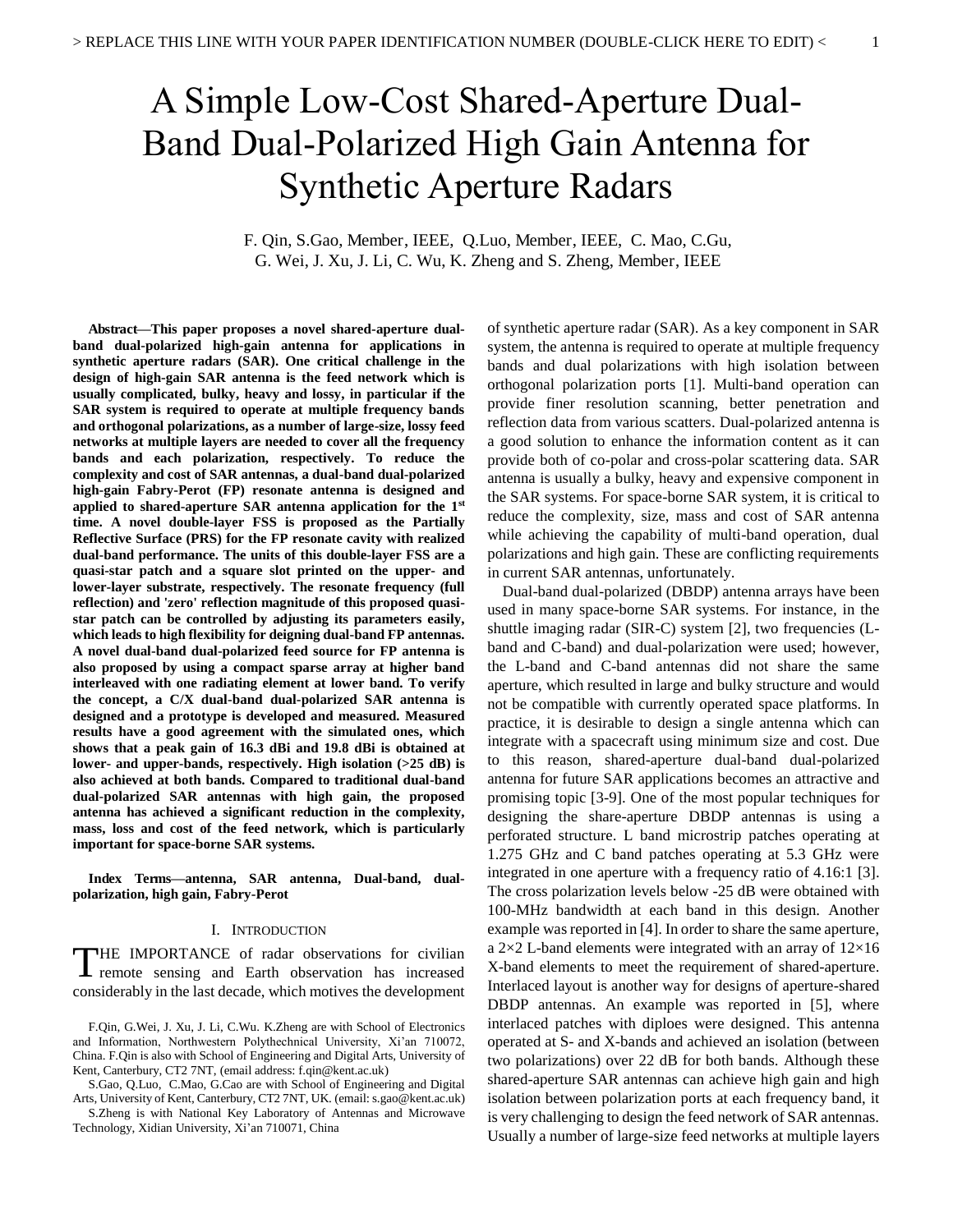

Fig.1. Principle of Dual-band operation: (a) operating at lower band; (b) operating at higher band

are required for one multi-band dual-polar. SAR antenna, as a separate feed network, is needed for operation at a single polarization at each frequency band, which causes high complexity, bulky size, high mass and high fabrication cost of SAR antennas. Also it is difficult to accommodate these feed networks due to their bulky sizes and limited space available between antenna elements. The mutual coupling amongst these feed networks and the antenna elements cause deterioration of the antenna performance, thus these mutual coupling effects need to be minimized during the SAR antenna designs which makes the SAR antenna design a very challenging task. In addition, to achieve efficient coupling from the feed network to specific feed port, it usually requires a large number of vias or blind vias for inter-connections amongst different layers which leads to complexity and high cost of fabrication. For SAR applications, especially in low-cost small satellites [10], a simple, low-cost shared-aperture dual-band dual-polarized high-gain SAR antenna is required. The objective of this work is to fill this gap.

This paper presents our work on the design of a DBDP shared-aperture antenna with high gain and simple feed structure and low cost for SAR applications. To reduce the complexity and size of feed networks in SAR antennas, the concept of Fabry-Perot (FP) cavity antenna is employed here. A FP antenna generally comprises a simple primary source placed in the cavity formed between a partially reflective surface (PRS) and a fully reflective ground plane [11]. When the space between these two plates is about integer times of half wavelength, the forward radiation can be enhanced remarkable by means of in-phase bouncing. Studies on Frequency Selective Surface (FSS) structures promote the development of FP antennas in recent years. Most of 2-D FP resonate antennas are based on FSS [12-15], which also behave as PRS at the antenna operating frequencies. The advantages of FSS are simplicity, low cost, ease of fabrication and mounting. It is also easy to change their properties, such as the reflection magnitude and phase, by optimizing the parameters of the FSS. FP antennas attracted lots of attentions and they have been deployed in several wireless communication systems and radar applications in recent decades due to its promising advantages.

Many FP antennas have been reported, including dual-

band FP antennas. For instance, an electromagnetic band gap (EBG) superstrate consisting of triple-layer dielectric cylindrical rods was employed in one dual-band design [16]. Two operating bands were obtained by the insertion of defect rods in the EBG structure. However, this design needs a 3-D EBG structure, which complicates its fabrication. Another method of realizing dual-band is based on the inverted reflection phase gradient of PRS. A dual-band FP antenna using single-resonant and single layer PRS was reported in [17]. This work used the positive gradient of the reflection phase versus frequency curve of the PRS occurred around the resonate frequency to satisfy the resonate condition at two frequencies. Similar design was reported in [18], two plain unprinted identical dielectric slabs were applied to generate the inverted reflection phase gradient of PRS. One drawback of this method is that it cannot control the two frequencies independently. When the lower frequency is changed, the upper frequency is changed as well. Moreover, designing two frequencies with a large frequency ratio using this method is difficult. The concept of artificial magnetic conductor (AMC) can be applied as the ground plane instead of a metal ground plane to achieve dualband characteristics [19]. Only one layer PRS is needed using this method. However, an additional AMC has to be designed, which increases antenna's complexity. More importantly, it is difficult to print the feed network on the same substrate with AMC if a small array is needed as the primary source. Another method for dual-band FP antennas is to use a double-layer FSS superstrate as the PRS. The cavity height and distance between the two layers are appropriately selected, two separated FP resonate cavities are formed and dual-band operation is expected using this method. For instance, a double-layer of the same printed dipoles were introduced as the PRS to enhance the gain of a microstrip patch antenna at two bands with orthogonal linear polarization [20]. In this antenna, the lower and upper bands were designed as vertical and horizontal polarization, respectively. However, it cannot achieve dual-polarizations at both bands due to the asymmetrical structure of the dipoles printed in each layer.

 This paper reports the detailed design and implementation of a simple, low-cost shared-aperture dual-band dual-polarized high-gain SAR antenna. Compared to conventional multi-band dual-polarized SAR antennas, it achieves a significant reduction in complexity, mass and fabrication cost. FP antenna is applied to designs of shared-aperture dual-band dualpolarized high-gain SAR antenna. The method of double-layer FSSs creating each band separately is used in this paper. We choose this method is due to the reason that it can control the two frequencies separately. Thus two typical frequencies (5.3 GHz and 9.6 GHz) used in SAR application with large frequency ratio (1.8:1) can be achieved. There is also no AMC needed in this design. Hence we can design the dual-band dualpolarized feed network on one side of ground plane. In our design, the FSSs printed on the upper- and lower-layer are a quasi-star patch and a square loop, respectively. A characteristics of this quasi-star patch is that it can easily control the full and 'zero' reflection magnitude by adjusting its outline size and small-arms' sizes. This characteristic is very important and useful for designing dual-band FP antennas. A single slot-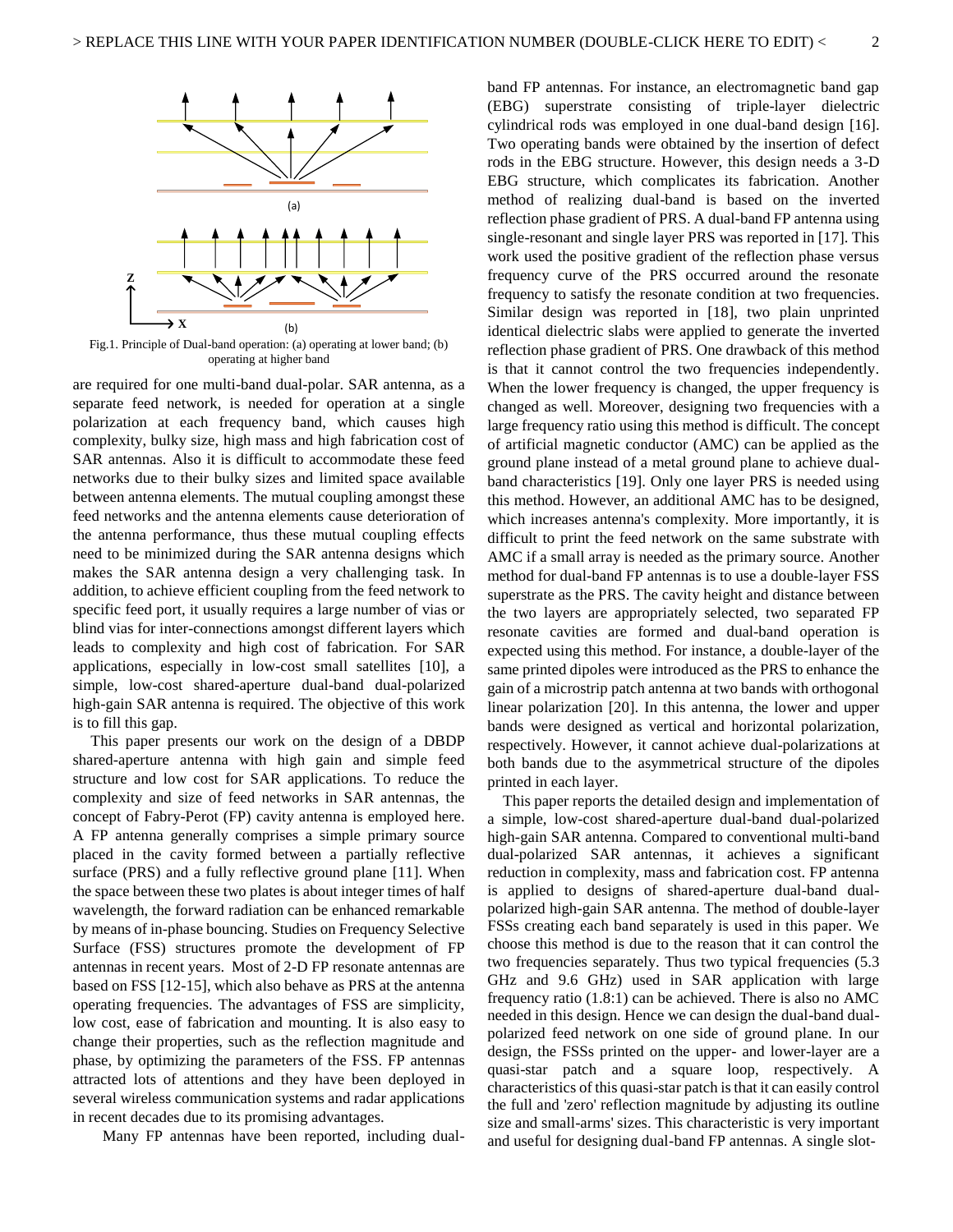

Fig.4. Transmission magnitude of the lower-FSS

coupled patch antenna [21, 22] operating at C band is employed as the lower frequency feed antenna. This C-band patch is surrounded by a  $2\times 2$  sparse feed array operating at X band. All of the feed antennas are fed by two orthogonal ports to generate dual-polarizations. All the design is implemented with the EM software CST Microwave Studio. To validate the concept, a prototype is fabricated and measured.

 $(a)$  (b)

 This paper is organized as follows: In section II, details of the structure of PRS are given, and the antenna design methods are also explained. In section III, the analysis of parameters is reported. The simulation and measurement results are shown in section IV. Finally, a conclusion is given in section V.

#### II. DUAL-BAND PRS DESIGN

#### A. Principle of Dual-band Operation

 An analysis of FP antenna can be realized using ray theory. According to the analysis in [11], the maximum directivity occurs at broadside when the equation (1) is satisfied,

$$
\varphi_{H} + \varphi_{L} - 2\pi/\lambda \times 2h = 2k\pi, k = \pm 0, \pm 1, \pm 2 \tag{1}
$$

where  $\varphi$ <sub>H</sub> and  $\varphi$ <sub>L</sub> are the reflection phase of PRS and ground plane, respectively. h is the distance between the PRS and the ground plane. The directivity enhancement contributed by the PRS is theoretically

$$
D_e = (1+R)/(1-R)
$$
 (2)

where R is the magnitude of the PRS reflection coefficient. When a PEC ground plane is applied  $(\varphi_L = \pi)$ , (1) can be rearranged as

$$
\varphi_H = 4\pi h/c \times f + (2k-l)\pi, k=0,\pm 1,\pm 2
$$
 (3)

The principle of obtaining dual-band performance relies on engineering the reflection phase of the PRS to achieve resonate conditions at two frequencies. Based on this principle, doublelayer FSS is needed as shown in Fig.1. The upper- and lower FSS form a FP resonate cavity with ground plane operating at lower- and upper-band, respectively. Each FSS also should have frequency selection performance: when this antenna is working at lower frequency, namely the FP cavity formed by upper-FSS and GND, the lower-FSS should act as free space and let the electromagnetic wave go through it freely at lower frequency, as shown in Fig.1 (a). When this antenna is working at upper band, the upper-FSS should allow higher frequency electromagnetic wave go through freely, as shown in Fig.1 (b). It also should be noted that this double-FSS layer not only needs frequency selection performance but also enough large reflection magnitude at the frequency each band is operating according to equation (2). In brief, in order to design the dualband FP antenna, the upper-FSS needs high reflection magnitude and band-pass performance at lower and upper frequencies. The lower-FSS needs band-pass and high reflection magnitude performance at lower and upper frequencies.

#### B. Design of FSS

 FSSs have two kinds of metallic patterns: one is patch type, such as dipole and loop. They are designed to reflect the electromagnetic wave at its resonate frequency. The other is slot type, which is a complementary structure of patch-type FSS, such as grid lattice and square slot. This type has the band-pass performance at its resonate frequency. In our proposed antenna, a patch-type and a slot-type FSSs are designed to be the upperand lower-layer of the double-layer FSS, respectively.

A novel patch-type FSS is studied to act as upper-layer FSS. The configuration of this FSS is shown in Fig.2 (a). It is a quasistar patch with the period of P. The colors of gray and yellow are the copper conductor and substrate, respectively. Four small arms are connected and placed around a square patch printed in the center on the substrate. The dimension of the outline of this FSS is  $a_1 \times a_1$ . The size of the center square patch is  $a_2 \times a_2$  and the length of the outside of the arms is  $L_1$ . The space between the two arms is set as  $a_3$ . The reflection coefficient of this  $FSS$ is investigated and plotted in Fig.3. It shows that a 'zero' reflection magnitude occurs at upper frequency with a high reflection magnitude at lower frequency. The dimension of outline  $(a_1)$  mainly determines the resonate frequency as shown in Fig.3 (a). The resonate frequency changes from 7.0 GHz to 6.0 GHz with the variation of  $a_1$  from 16 mm to 18 mm. The 'zero' reflection magnitude at upper frequency is decided by the parameter of  $(a_3)$  as show in Fig.3 (b). There is little influence on the resonate frequency when  $a_3$  is changed. But the 'zero' reflection magnitude moves to lower frequency as  $a_3$  increases. It can be found that this quasi-star patch allows to control the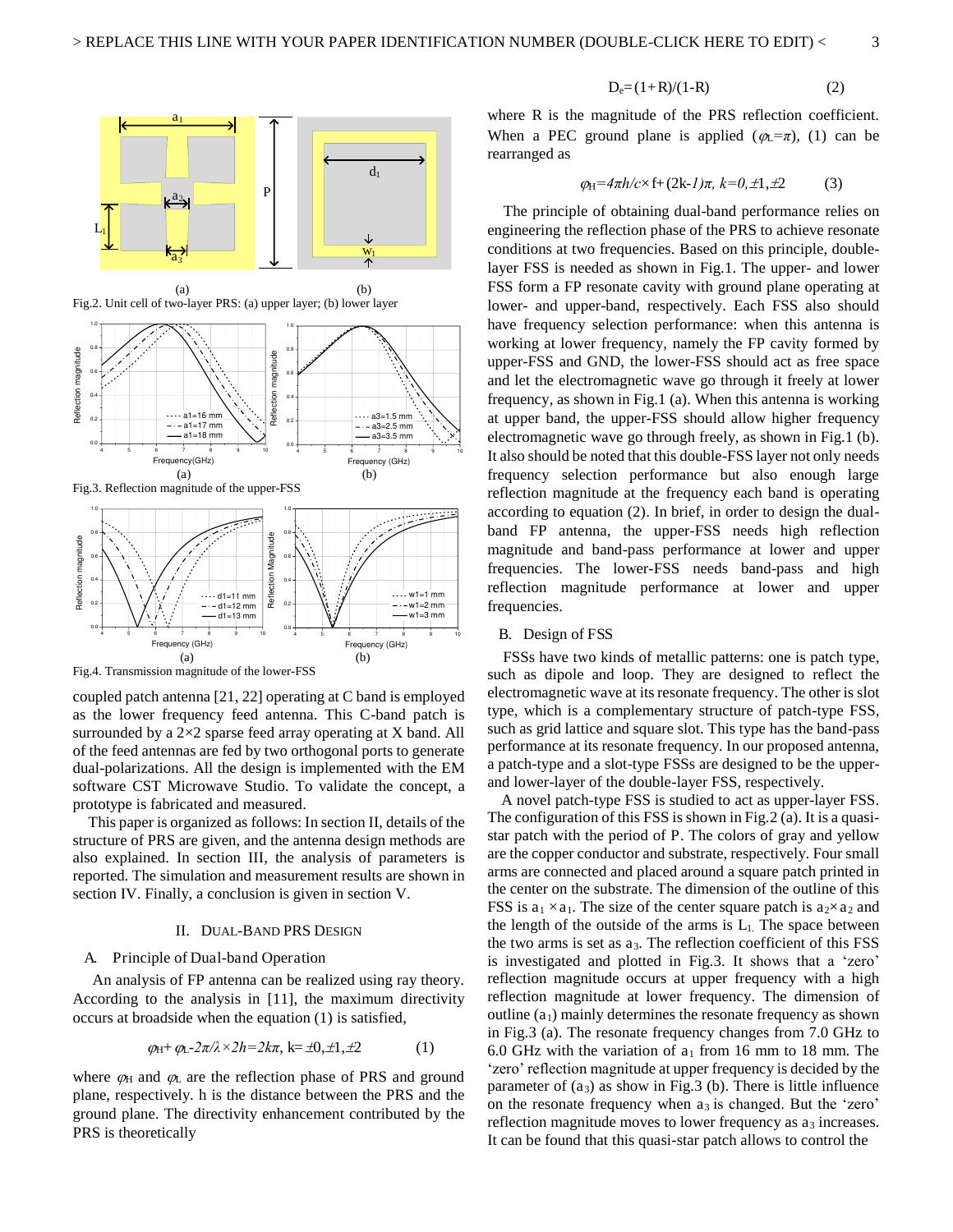

Fig.5. Reflection coefficient of the two-layer FSSs



Fig.6. The transmission using image theory

high reflection magnitude at lower band and 'zero' reflection magnitude at higher band easily by adjusting the values of  $a_2$ and a3. This means that the specific reflection or transmission magnitude of this proposed FSS at specific frequencies can be obtained by changing these parameters. This characteristic is quite important and useful for the design of lower-band in the dual-band FP antennas.

 A simple square slot is designed for lower-FSS as shown in Fig.2 (b). The width and the inner length of this slot are set as  $w_1$  and  $d_1$ . As the slot has band-pass performance, the transmission coefficient instead of reflection coefficient is studied in Fig.4. It can be observed that the resonate frequency is mainly controlled by the length of the slot as shown in Fig.4 (a). The resonate frequency moves to lower frequency with the increase of  $d_1$ . There is little influence on the resonate frequency when the width of slot is varied. However, this parameter influences the bandwidth of band-pass. The reflection magnitude decreases with the increase of  $w_1$  at upper band as shown in Fig.4 (b), which can be used to adjust the reflection magnitude at X-band.

 Fig.5 shows the optimized results of reflection coefficient of these two FSSs structures. The reflection magnitude of the quasi-star FSS is around 0.9 at 5.3 GHz with the value below 0.1 at 9.6 GHz, which means a high reflection and transmission are obtained in lower and higher frequencies, respectively. At the same time, these values are around 0.85 at 9.6 GHz and below 0.1 at 5.3 GHz. The reflection phase of each FSS layer is also calculated, which can be used to estimate the cavity height for each band based on the equation (1).



Fig.7. (a) the structure of coupled patch; (b) the overall structure of the proposed antenna

 In order to check the possibility of dual-band performance using the double-layer FSS as the PRS, the computation of the transmission coefficient using image theory is carried out. Image theory is done by eliminating the ground and adding its image on the other side. According to the image theory, there should exist total transmission coefficient at resonate frequency when such a structure is held above the ground plane. It can be seen that the transmission coefficient through the cavity is close to 0 dB at the frequencies of the FP cavity resonance as shown in Fig.6. As the height of cavity increases, these two resonate frequencies move to lower frequencies, which have a good agreement with the equation (2). Thus, the resonate frequencies can also be tuned by adjusting the height of the cavity. The high transmission is entirely due to FP cavity resonance. The cavity efficiently radiates with a narrow beam, forming a highdirectivity FP resonate antenna at these frequencies.

#### III. DUAL-BAND DUAL-POLARIZED HIGH GAIN ANTENNA

#### A. Antenna Configuration

 The overall antenna structure is shown in Fig.7. The proposed PRS consisting of the double-layer FSS designed in Section II is mounted above the ground plane with the cavity height of  $h_1$  and  $h_2$ .

As an integral part of the resonator antenna, the feed antenna plays an important role on antenna's performance. Several types of antennas have been reported as the excitation of the FP antenna, such as patches and dipoles. In this design, slot coupled patch antenna is chosen and a novel feed antenna using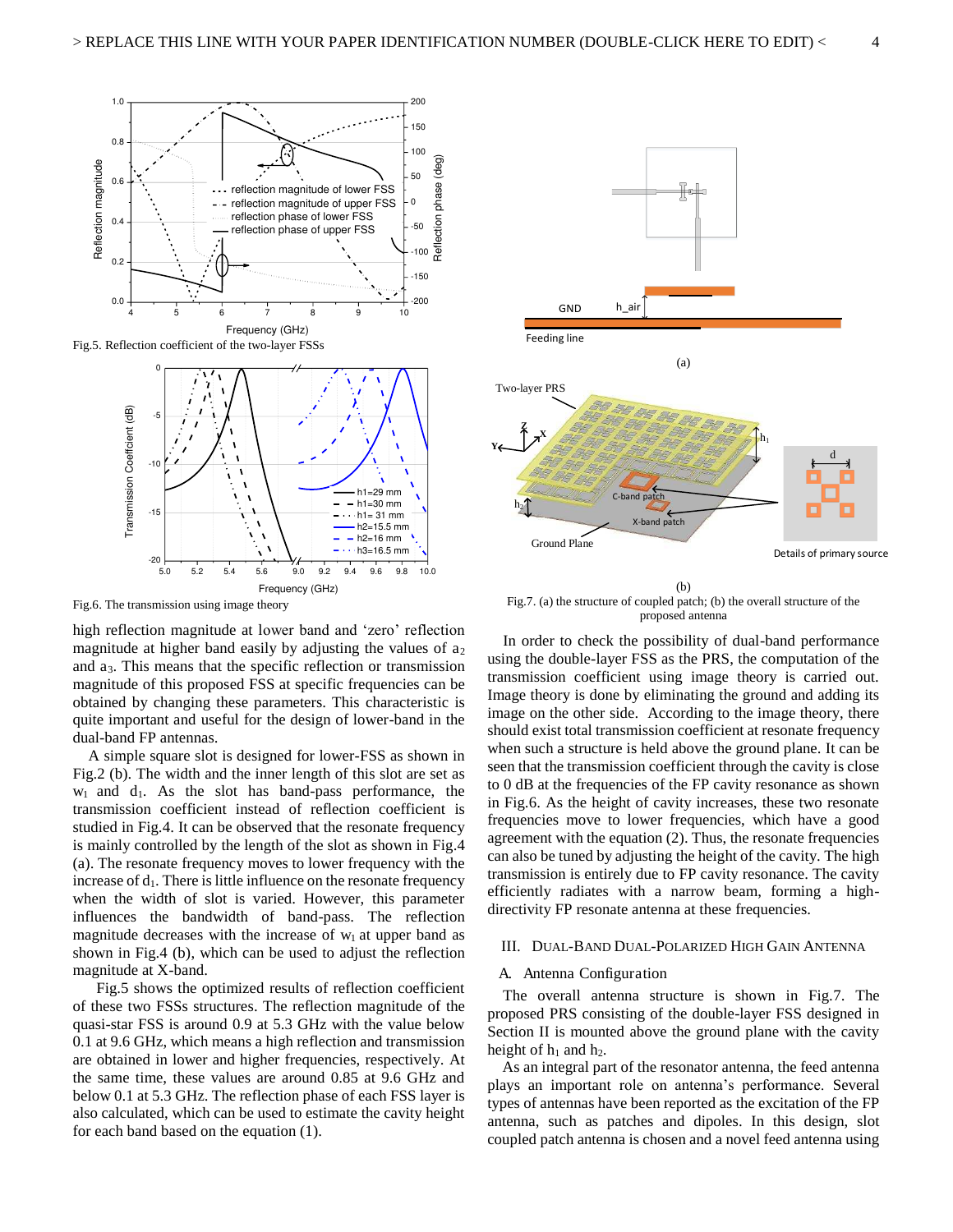

Fig.8. Isolation between inter-elements in FP cavity



Fig.9. Normalized Radiation patterns of spare array: with and without PRS

a compact-size sparse array at higher band interleaved with one radiating element at lower band is proposed and designed in this FP antenna due to its low profile, easy feeding and stable broadside radiation. Using slot coupled patch antenna allows to print the feed network on the other side of the GND, which provides more space and flexibility to design the feed network. The structure of the slot-coupled patch antenna is shown in Fig.7 (a). The patch is coupled with the feed line through two orthogonal 'H' slots in the ground plane. The patch is spaced from the GND by an air-gap. A simple matching network is etched on the bottom layer to make the antenna provide a wide impedance bandwidth. The whole geometry of the feed antennas is constructed as shown in Fig.7 (b). A C-band patch is placed in the center of the ground plane. A  $2\times 2$  antenna array operating at X band is placed around the C-band patch. The space between the X-band elements is set as d. The feed network is printed on the other side of the substrate. There are four ports for H-pol and V-pol at two frequency bands in this feed network. The X-band radiating elements are fed with signals with 180° phase differences, contributing to further improvement of the cross-polarization levels.

#### B. Performance of Proposed Antenna at X band

 As described above, a 2×2 antenna array operating at X band is employed as the primary source. It is necessary to analysis how the inter-element isolation and radiation characteristics depend on the inter-element space. It can be expected that the inter-element isolation in resonator cavity tends to be lower than conventional antenna arrays because the EM-wave produced by any of the array elements can be reflected from the



Fig.10. E-field: (a) sparse patch array; (b) surface of PRS fed by spare array



Fig.11. Gain with different number of units at both bands

PRS and in turn received by any adjacent array element. In order to study the isolation between the inter-elements, two single-polarized elements placed in the FP resonate cavity were simulated with the variation of d. The dimension of PRS is chosen as  $140\times140$  mm consisting of  $6\times6$  PRS units. Fig.8 shows the isolation of slot-coupled elements in the resonate cavity. It monotonically increases as the inter-element distance d increases for a given dimension of PRS. The isolation is below 12.5 dB when the space is 20 mm. This values drops to around 15 dB with d=40 mm. The isolation keeps increasing as d increases.

 The space between inter-elements should be enough large according to the analysis in order to obtain an acceptable isolation. Here,  $d=50$  mm (1.6 $\lambda_0$  at 9.6 GHz) is chosen. In this case, the X-band feed array can be seen as a sparse array. It is unrealistic in practice using such a sparse array due to high sidelobe level (SLL) caused by the large space. While, when the proposed PRS is added, not only directivity but also SLL of the sparse array can be improved [23]. A comparison of normalized radiation patterns between the sparse array and the one with PRS is investigated in Fig.9. It can be found that the SLL of sparse array without PRS is only -3dB. A great improvement of the SLL is obtained when the PRS is applied, whose value decrease to around -15dB.

 This phenomenon can be explained by the E-field distribution of the spare array with and without PRS shown in Fig.10. For the spare array, the strongest E-field occurs on the surface of each patch. Due to the large space between each element, it is difficult to form a uniform E-filed distribution on the effective aperture, resulting in a large SLL. When the PRS is employed, the phase and amplitude of E-filed become uniform on the surface of PRS at the resonate condition. In this case, the radiation patterns of spare array with PRS are generated by the PRS with uniform E-filed instead of the spare array itself. That is why a great improvement including directivity and SLL is obtained when a PRS is applied.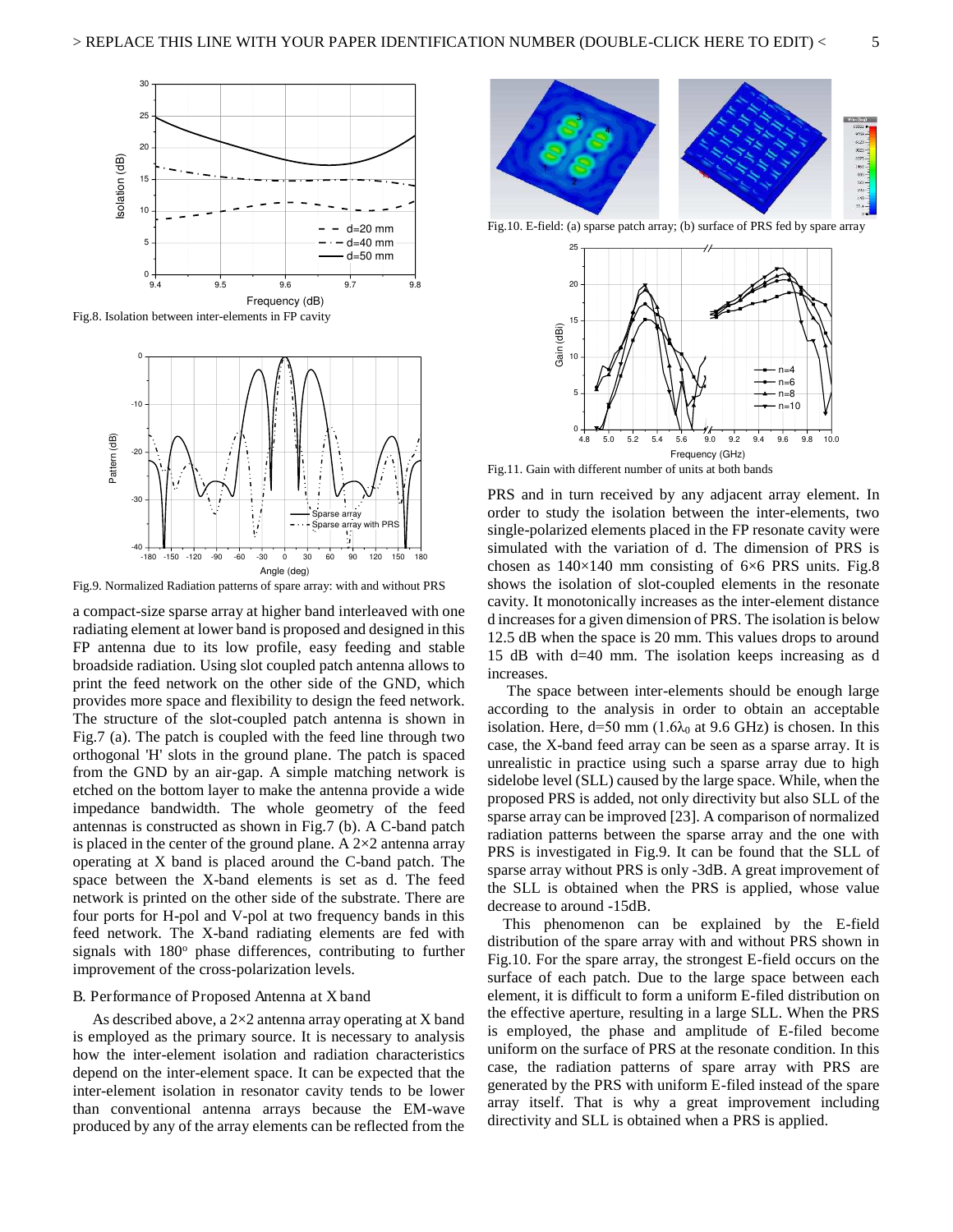



#### C. Effect of physical size on antenna*'*s Gain

 FP antenna can be considered as a leaky wave antenna where the leaky wave propagate toward the edges of PRS and produce radiating current distribution on the surface of PRS. Increasing the dimension of PRS means larger radiating aperture, which can lead to higher directivity. Meanwhile, a smaller size is preferable in the application of space-borne SAR. In this section, the study on the PRS size is carried out. Fig.11 illustrates the calculated gain as a function of frequency with different numbers of PRS units, where the dimension of PRS varies from  $80 \times 80$  mm<sup>2</sup> (4 $\times$ 4 units) to  $200 \times 200$  mm<sup>2</sup> (10 $\times$ 10 units). In order to study the effects more suitably, the gain is absolute gain in the broadside direction and the loss caused by impedance mismatching is not included. It is revealed from Fig.11 that the gain increases with an increasing number of PRS units, which agrees with our expectation. A peak gain of 15.2 dBi and 18.9 dBi occurs at C- and X-band, respectively, when 4×4 PRS units are used. Then it increases by 2.1 dB, 4 dB and 4.7 dB when the number of PRS units increases to  $6\times6$ ,  $8\times8$  and  $10\times10$  at C band. This value is increased by 1.8 dB, 2.5 dB and 3.2 dB at X band, respectively. The simulation results simultaneous show that enhancing the dimension of PRS more than  $8\times 8$  units has a little enhancement on the gain at these two bands. This is because the dimensions of the PRS substrate layer is big enough and the reflected wave from the edges of PRS has little contribution to antenna's gain. In addition, it can affect 3-dB gain bandwidth after a certain size of PRS although a higher gain is possible. It is due to the reason that during the design of the PRS, it is assumed that the PRS has a normal incident angle. It gives a good approximation if the size of the PRS is moderate compared to the height of the cavity, so the incident angle effect can be ignored. However, with larger size of the PRS, the angle of the incident wave cannot be ignored otherwise phase errors can affect the overall radiation pattern and cause the decrease of 3-dB gain bandwidth.

#### IV. SIMULATION AND MEASUREMENT

In this section, a finite-size antenna structure has been simulated based on the optimized designs obtained in the previous section. Measurements of a prototype of the proposed double-layer DBDP FP antenna are also presented.

The structure has been formed using the optimized doublelayer FSS as the proposed PRS placed in front of a ground plane. The feed antennas are located in the FP cavity sharing the same aperture. The space between each radiating element in X-band feed array is chosen as 50 mm, which has shown high isolation. The feed antennas and network are etched on the





Fig.13 (a) photograph of the fabricated DBDP FP antenna; (b) feed network of the proposed antenna







Fig.15. Realized gain of the proposed antenna

substrate of Rogers 4003C ( $\epsilon$ <sub>r</sub>=3.55) with the thickness of 0.8 mm. A finite lateral size of the double layer FSS with dimension of  $140\times140$  mm<sup>2</sup> (6×6 units) is chosen, which is about 2.5  $\lambda$  at 5.3 GHz and 4.5  $\lambda$  at 9.6 GHz, respectively. Although a larger dimension can lead to higher gain, a smaller size and better 3 dB bandwidth is more desirable in practice application. The heights of the dual-band cavities,  $h_1$  and  $h_2$ , are optimized to 31 mm and 10.8 mm, respectively. This double-layer PRS is made from 0.787 mm Rogers 5880 ( $\mathcal{E}_r$ =2.2) and it is held by six hexagonal nylon spacers placed around the corners of ground plane to support the suspended PRS layer and create the depth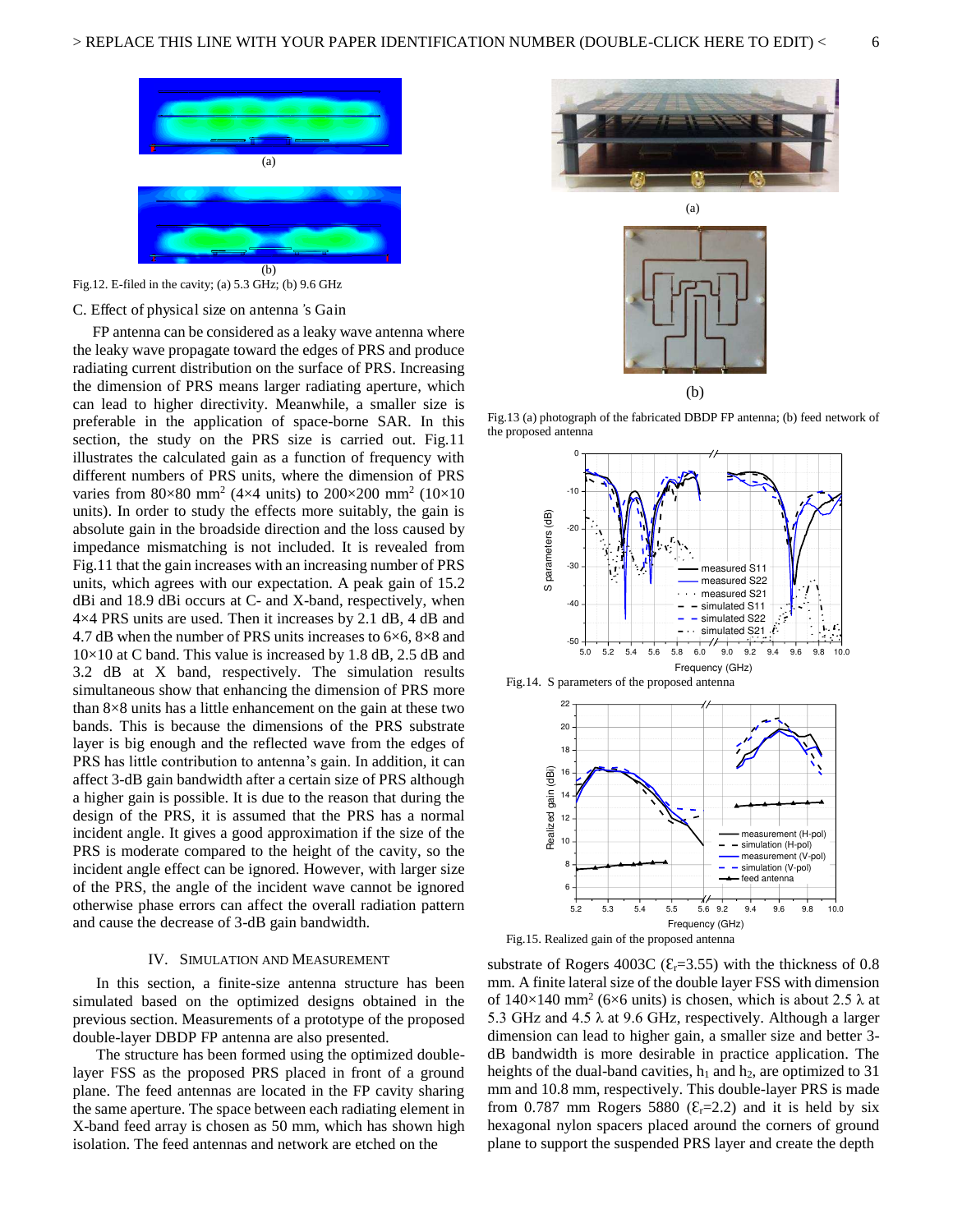



Fig.16. Measured rediation patterns at 5.3 GHz: (a) H-pol in E-plane; (b) Hpol in H-plane; (c) V-pol in E-plane; (d) V-pol in H-plane

of the air cavity. They are also modeled and taken into account in the numerical simulation.

 An analysis of the E- field distributions in the FP resonate cavity is carried out to better understand the radiation mechanism of this antenna shown in Fig.12. As our expect, when this antenna is working at 5.3 GHz, the resonate cavity is

Fig.17. Measured rediation patterns at 5.3 GHz: (a) H-pol in E-plane; (b) Hpol in H-plane; (c) V-pol in E-plane; (d) V-pol in H-plane

formed by the top layer of PRS and ground plane. The bottom layer acts like free space for E-filed in this case. When this antenna is working at 9.6 GHz, the bottom layer of PRS and the ground plane forms a FP resonate cavity to enhance the gain and the E-filed can spread through the upper frequency freely.

The pictures of a prototype are shown in Fig.13. The simulated and measured S parameters of this proposed antenna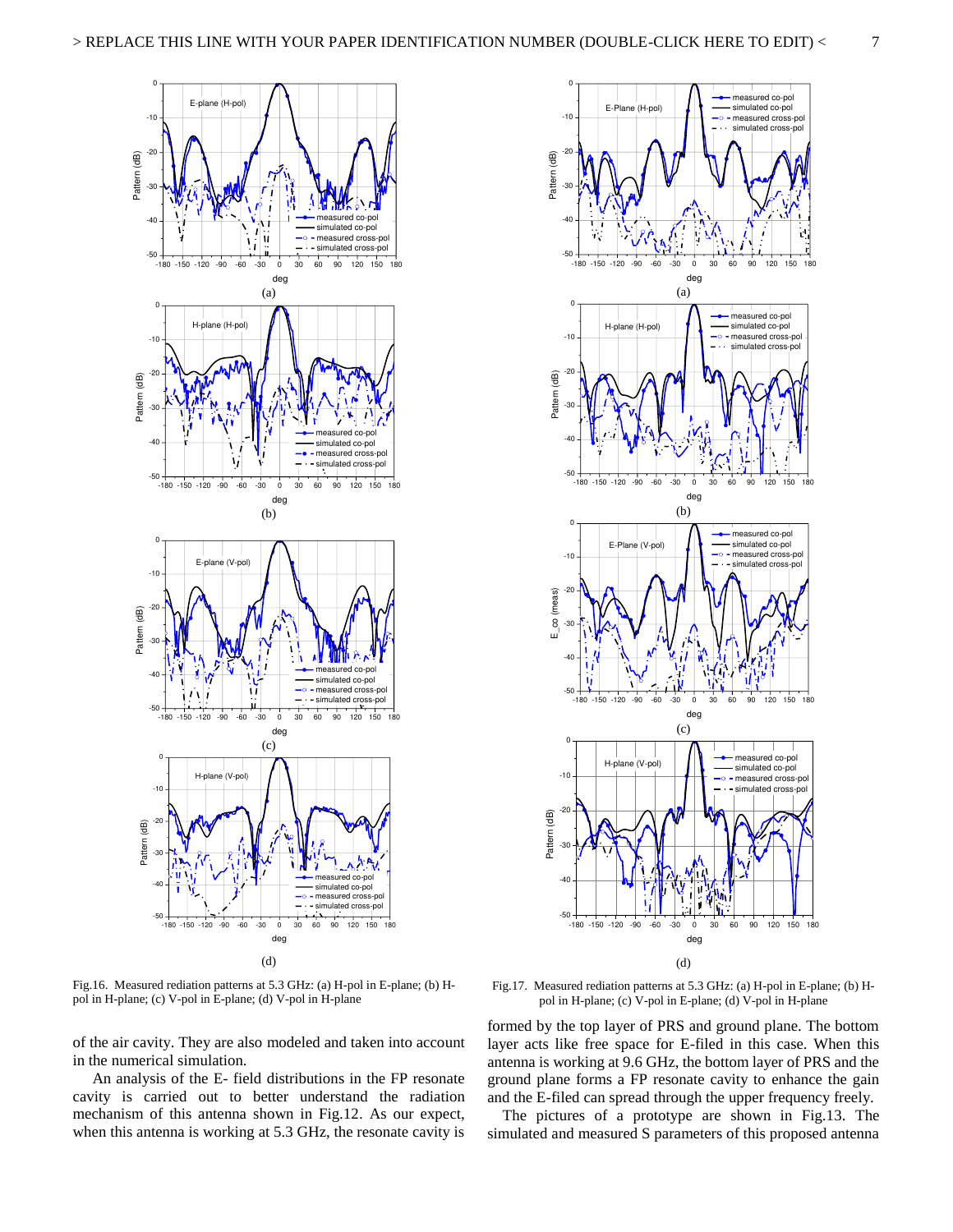are shown in Fig.14. At C band, the 10-dB return-loss for Hpolarization is from 5.25 GHz to 5.65 GHz from the simulated results and 5.28 GHz to 5.64 GHz from the measured results. For V-polarization, this value is from 5.2 GHz to 5.63 GHz and 5.28 GHz to 5.63 GHz, respectively. At X band, the simulated 10-dB return-loss is wider than 600 MHz from 9.4 GHz for both polarizations. The measured results have a good agreement with the simulated values. Due to the orthogonal 'T' construction of coupled slots, a good isolation is achieved, which is better than 25 dB and 35 dB at lower- and upper-band, respectively.

 Fig.15 indicates the simulated and measured realized gain of this antenna. The measured gain is found by the gain comparison method, using a standard gain horn antenna with known gain. It is illustrated that the realized gain at X band is higher than the one at C band as the electrical aperture of upper frequency is larger than the one of lower band. The measured peak gain occurs at 5.34 GHz in H-pol and 5.28 GHz in V-pol, reaching 16.2 dBi and 16.3 dBi, respectively. At X band, both of the peak gain in dual-polarizations occur at 9.6 GHz, which are 19.8 dBi in H-pol and 19.7 dBi in V-pol, respectively. Compared to the results, around 1 dB gain loss occurring at X band is attributed to fabrication tolerances. The 3-dB gain bandwidth is from 5.22 GHz to 5.45 GHz (4.3%) in H-pol and from  $5.22$  GHz to  $5.48$  GHz  $(4.8%)$  in V-pol at C band. This values reach 7.2% in H-pol and 7.8% in V-pol at X band. In order to show how much the enhancement of gain can be obtained using the proposed PRS, the gain of feed antennas is also presented as the reference in Fig.15. It can be observed that the gain has dramatically improvement, which increases by around 10 dB and 9 dB at lower- and upper- band after the proposed PRS is introduced.

 The far-field radiation patterns of the proposed antenna are measured in an indoor anechoic chamber. In our measurement, the co-polar and cross-polar radiation patterns in E- and Hplane at C band in two polarizations have been tested with the operating frequencies of 5.3, 5.35, 5.4, 5.45, 5.5 GHz. At X band, the radiation patterns of the operating frequencies from 9.4 GHz to 9.9 GHz are measured. All the measured results have a good agreement with computed radiation patterns. For brevity, the measured radiation patterns at 5.3 GHz and 9.6 GHz are plotted in Fig.16 and Fig.17, respectively, with the simulated results as comparison. It can be found that the peak radiation happens in the broadside direction at these two frequencies. For H-polarization, the measured sidelobe level is less than -14.5 dB in both of E- and H-planes at 5.3 GHz. Meanwhile, the cross-polarization level is less than -22 dB in the two principal planes. Similar results are obtained in Vpolarization at C band, as shown in Fig.17. At upper band, the sidelobe level remains below -14.8 dB and -18.1 dB in the Eand H-plane in the two polarizations. The cross-polarization at 9.6 GHz is very low in E- and H- plane, which are less than -30 dB.

#### V. CONCLUSION

 A simple low-cost shared-aperture dual-band dual-polarized high gain antenna for SAR applications is presented and studied in this paper. A novel double-layer FSSs are designed as the PRS of FP antennas to create two FP resonate cavities operating at two bands. A simple spare array operating at X band with a single slot-coupled patch operating at C band with dual polarizations are employed as the primary source. The maximum realized gain of this antenna can achieve 16.2 dBi for H-pol, 16.3 dBi for V-pol at C band and 19.8 dBi for H-pol and 19.7 dBi for V-pol at X band. Compared to the conventional dual-band dual-polarized aperture-shared SAR antennas, the proposed antenna has achieved promising performance with very simple feed network and easy fabrication. Such a simple low-cost SAR antenna is very useful for low-cost small satellites.

#### ACKNOWLEDGMENT

The authors thank the project of 'DIFFERENT' funded by EC FP7 (grant number: 6069923). Thank to Mr. Simon Jakes at the University of Kent for antenna fabrication. Thank to Prof. Raed A.Abd-Alhameed at the University of Bradford for assisting the antenna radiation pattern measurement.

#### **REFERENCES**

- [1] W. A. Imbriale, S. Gao, and L. Boccia, Space antenna handbook: Wiley Online Library, 2012.
- [2] R. L. Jordan, B. L. Huneycutt, and M. Werner, "The SIR-C/X-SAR synthetic aperture radar system," Geoscience and Remote Sensing, IEEE Transactions on, vol. 33, pp. 829-839, 1995.
- [3] L. L. Shafai, W. A. Chamma, M. Barakat, P. C. Strickland, and G. Seguin, "Dual-band dual-polarized perforated microstrip antennas for SAR applications," IEEE Trans. Antennas Propag, vol. 48, pp. 58-66, 2000.
- [4] D. M. Pozar and S. D. Targonski, "A shared-aperture dual-band dualpolarized microstrip array," IEEE Trans. Antennas Propag, vol. 49, pp. 150-157, 2001.
- [5] X. Qu, S. Zhong, Y. Zhang, and W. Wang, "Design of an S/X dual-band dual-polarized microstrip antenna array for SAR applications," Microwaves, Antennas & Propagation, IET, vol. 1, pp. 513-517, 2007.
- [6] T. D. Sudikila and T. E. Gilles., "Design and Manufacturing of a Dualband, Dual-polarized and Dual Fed Perforated Array Patch Antenna Pair", PIERS Proceedings, Moscow, Russia, August 19, 2012
- [7] Pokuls, R., Uher, J., Pozar, D.M.: 'Dual-frequency and dual-polarization microstrip antennas for SAR applications', IEEE Trans. Antennas Propag., 1998, 46, (9), pp. 1289–1296
- [8] Shi-Gang Zhou, Peng-Khiang Tan, Tan-HuatChio, "Wideband, low profile P- and Ku-band shared aperture antenna with high isolation and low cross-polarisation", IET Microw. Antennas Propag., 2013, 7, (4), pp. 223-229.
- [9] T. W. Chiou and K. L. Wong, "A compact dual-band dual-polarized patch antenna for 900/1800-MHz cellular systems," IEEE Trans. Antennas Propag., vol. 51, no. 8, pp. 1936–1940, Aug. 2003.
- [10] S. Gao, et al., Antennas for modern small satellites, IEEE Antennas and Propagation Magazine, Vol. 51, Issue 4, Nov. 2009, pp. 40-56
- [11] G. V. Trentini, "Partially reflecting sheet arrays," Antennas and Propagation, IRE Transactions on, vol. 4, pp. 666-671, 1956.
- [12] N. Wang, Q. Liu, C. Wu, L. Talbi, Q. Zeng, and J. Xu, "Wideband Fabry-Perot Resonator Antenna With Two Complementary FSS Layers," IEEE Trans. Antennas Propag, vol. 62, no. 5, pp. 2463-2471, May. 2014.
- [13] Young Ju Lee, Junho Yeo, Mittra, R. and Wee Sang Park, "Application of electromagnetic bandgap (EBG) superstrates with controllable defects for a class of patch antennas as spatial angular filters," IEEE Trans. Antennas Propag, vol. 53, no. 1, pp. 224- 235, Jan. 2005.
- [14] R. Vaidya, R. K. Gupta, S. K. Mishra and J. Mukherjee, "High-gain low side lobe level fabryperot cavity antenna with feed patch array," Progress In Electromagnetics Research C, Vol. 28, 223-238, 2012.
- [15] Kelly, J.R., Kokkinos, T. and Feresidis, A.P., "Analysis and Design of Sub-Wavelength Resonant Cavity Type 2-D Leaky-Wave Antennas," IEEE Trans. Antennas Propag, vol. 56, no. 9, pp. 2817-2825, Sept. 2008.
- [16] Y. J. Lee, J. Yeo, R. Mittra, and W. S. Park, "Application of electromagnetic bandgap (EBG) superstrates with controllable defects for a class of patch antennas as spatial angular filters," IEEE Trans. Antennas Propag, vol. 53, pp. 224-235, 2005.
- [17] Y. Ge, K. P. Esselle, and T. S. Bird, "A method to design dual-band, highdirectivity EBG resonator antennas using single-resonant, single-layer